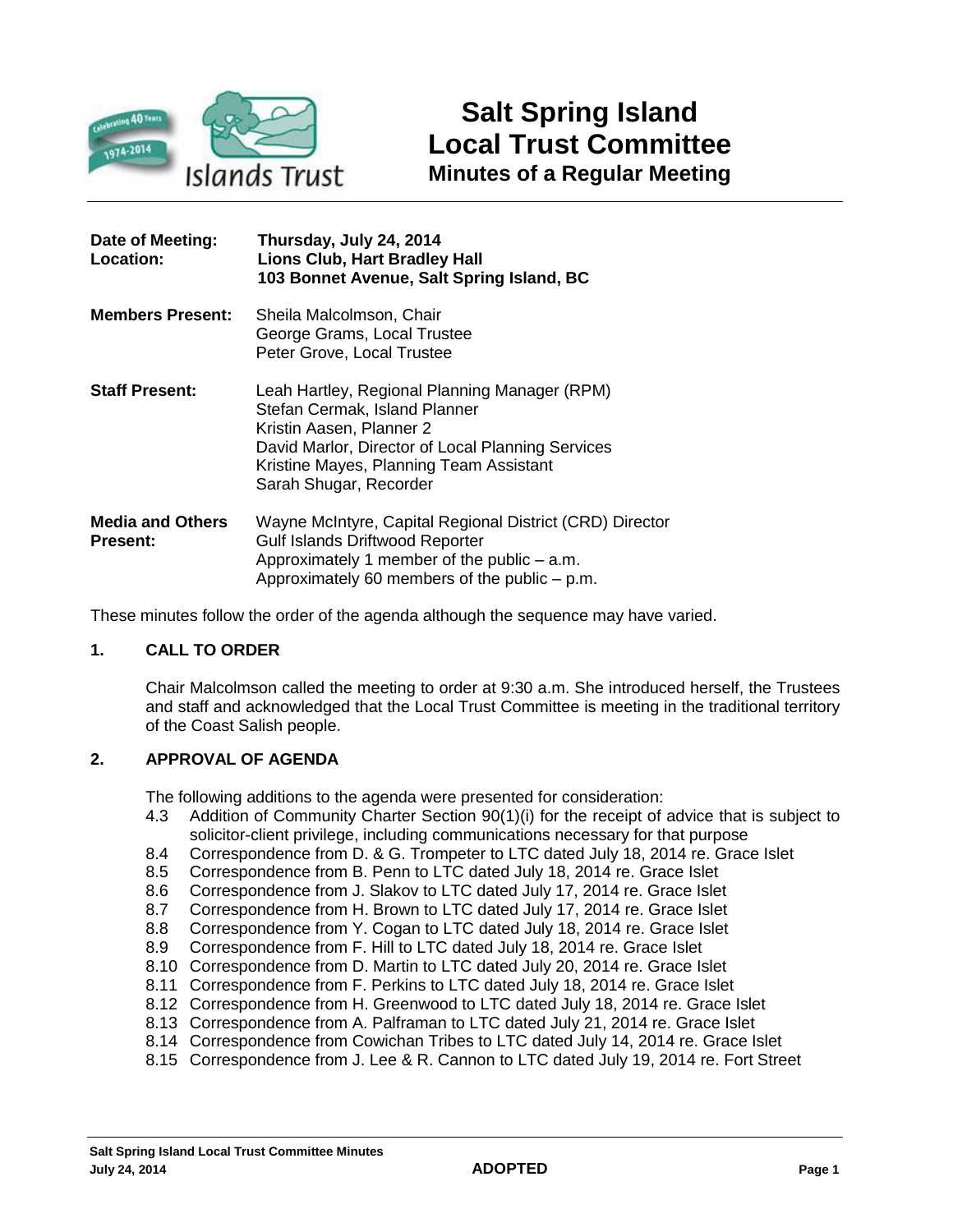The following supplemental items to the agenda were presented for consideration:

- 8.3 Correspondence from Director B. Isitt to LTC dated July 15, 2014 re. Grace Islet
- 14.1 Correspondence from C. Chalmers dated July 22, 2014 re. SS-RZ-2013.5, 315 Robinson Road - Bullock Lake Cottages
- 14.1 SS-RZ-2013.5, 315 Robinson Road Rezoning and OCP Amendment for Bullock Lake Cottages – Staff Memorandum dated July 23, 2014.
- 15.1 Bylaw 480 Riparian Areas Regulation Staff Memorandum dated July 22, 2014.
- 16.1 LTC Work Program Quarterly Update Appendix 3 Transfer of Density Staff Briefing

#### **By general consent** the agenda was adopted, as amended.

## **3. CLOSED MEETING RESOLUTION**

## **SS-2014-131**

At 9:32 a.m., it was **MOVED** and **SECONDED** that the Salt Spring Island Local Trust Committee close this meeting to the public subject to Community Charter Section 90(1)(c) concerning labour relations or other employee relations and Section 90(1)(g) concerning litigation or potential litigation affecting Islands Trust and Section (i) concerning receipt of advice subject to solicitor-client privilege and that staff be invited to remain.

#### **CARRIED**

## **4. OPEN MEETING RESOLUTION**

#### **SS-2014-132**

At 10:40 a.m., it was **MOVED** and **SECONDED** that the Salt Spring Island Local Trust Committee re-open this meeting to the public subject to Section 89 of the Community Charter.

#### **CARRIED**

### **5. RISE AND REPORT**

# **5.1 LTC Correspondence and LTC Submissions**

Chair Malcolmson reported the following: The Salt Spring Island Local Trust Committee resolved that public submissions that are deemed to be not relevant to the jurisdiction of the Local Trust Committee pursuant to Salt Spring Islands Local Trust Committee Procedures Bylaw No. 391; or that are deemed defamatory, profane or otherwise inappropriate for general circulation pursuant to Trust Council Policy on handling Incoming Local Trust Committee correspondence, Principle Number 3, will be received in the following manner:

- a. correspondence addressed to Local Trust Committee or to two or more Trustees will be referred to the Trustees and added to the agenda only at the request of a Trustee;
- b. requests for delegation will be referred to Trustees and only added to the agenda at the request of a Trustee; and
- c. that this direction is to be pursued unless the submissions are otherwise dealt with by provincial legislation.

## **6. MINUTES AND RESOLUTIONS WITHOUT MEETING**

## **6.1 Draft Minutes of the June 24, 2014 SSI LTC Regular Meeting**

**By general consent**, the minutes of the June 24, 2014 Salt Spring Island Local Trust Committee were adopted as presented.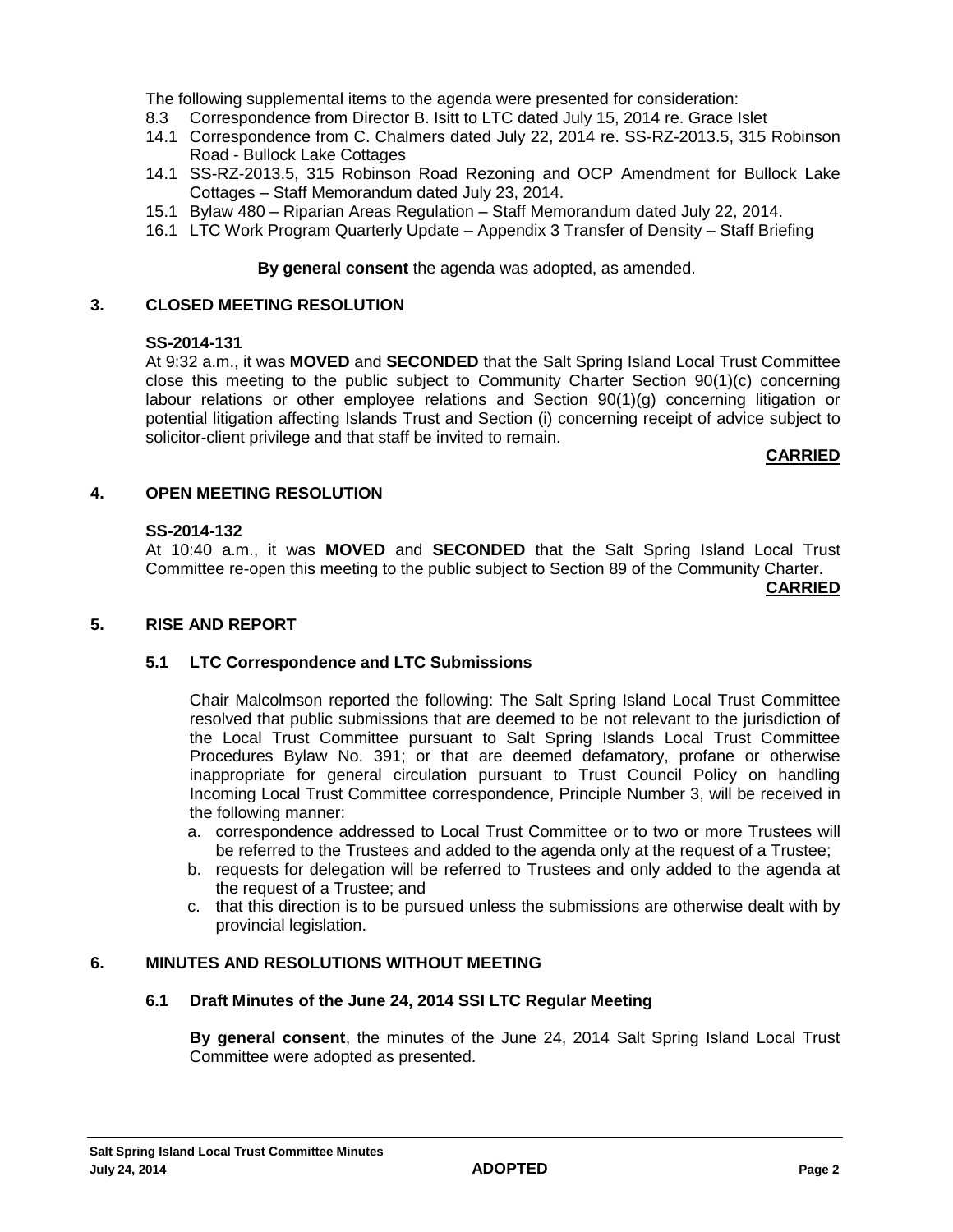# **6.2 Draft Minutes of the July 10, 2014 Advisory Planning Commission Meeting**

The minutes were received for information.

## **6.3 Resolution Without Meeting Report**

The report was received.

### **7. BUSINESS ITEMS**

## **7.1 Follow-Up-Action-List**

The report was received.

## **8. CORRESPONDENCE**

## **8.1 Correspondence from A. Cunningham dated June 26, 2014 re. 295 Park Drive**

The correspondence was received for information.

## **8.2 Correspondence from Salt Spring Women Opposed to Violence & Abuse - A. Scanlan dated June 30, 2014 re. the Salish Sea Girls Leadership Project**

**By general consent** the Salt Spring Island Local Trust Committee direct staff to draft a response letter noting opportunities such as Student Trustee position and the Advisory Planning Commission membership.

- **8.3 Correspondence from Victoria City CRD Director, B. Isitt dated July 15, 2014 re. Grace Islet**
- **8.4 Correspondence from D. & G. Trompeter dated July 18, 2014 re. Grace Islet**
- **8.5 Correspondence from B. Penn dated July 18, 2014 re. Grace Islet**
- **8.6 Correspondence from J. Slakov dated July 17, 2014 re. Grace Islet**
- **8.7 Correspondence from H. Brown dated July 17, 2014 re. Grace Islet**
- **8.8 Correspondence from Y. Cogan dated July 18, 2014 re. Grace Islet**
- **8.9 Correspondence from F. Hill dated July 18, 2014 re. Grace Islet**
- **8.10 Correspondence from D. Martin dated July 20, 2014 re. Grace Islet**
- **8.11 Correspondence from F. Perkins dated July 18, 2014 re. Grace Islet**
- **8.12 Correspondence from H. Greenwood dated July 18, 2014 re. Grace Islet**
- **8.13 Correspondence from A. Palframan dated July 21, 2014 re. Grace Islet**
- **8.14 Correspondence from Cowichan Tribes dated July 14, 2014 re. Grace Islet**
- **8.15 Correspondence from J. Lee & R. Cannon dated July 19, 2014 re. Fort Street**

The correspondence items 8.3 to 8.15 were received for information.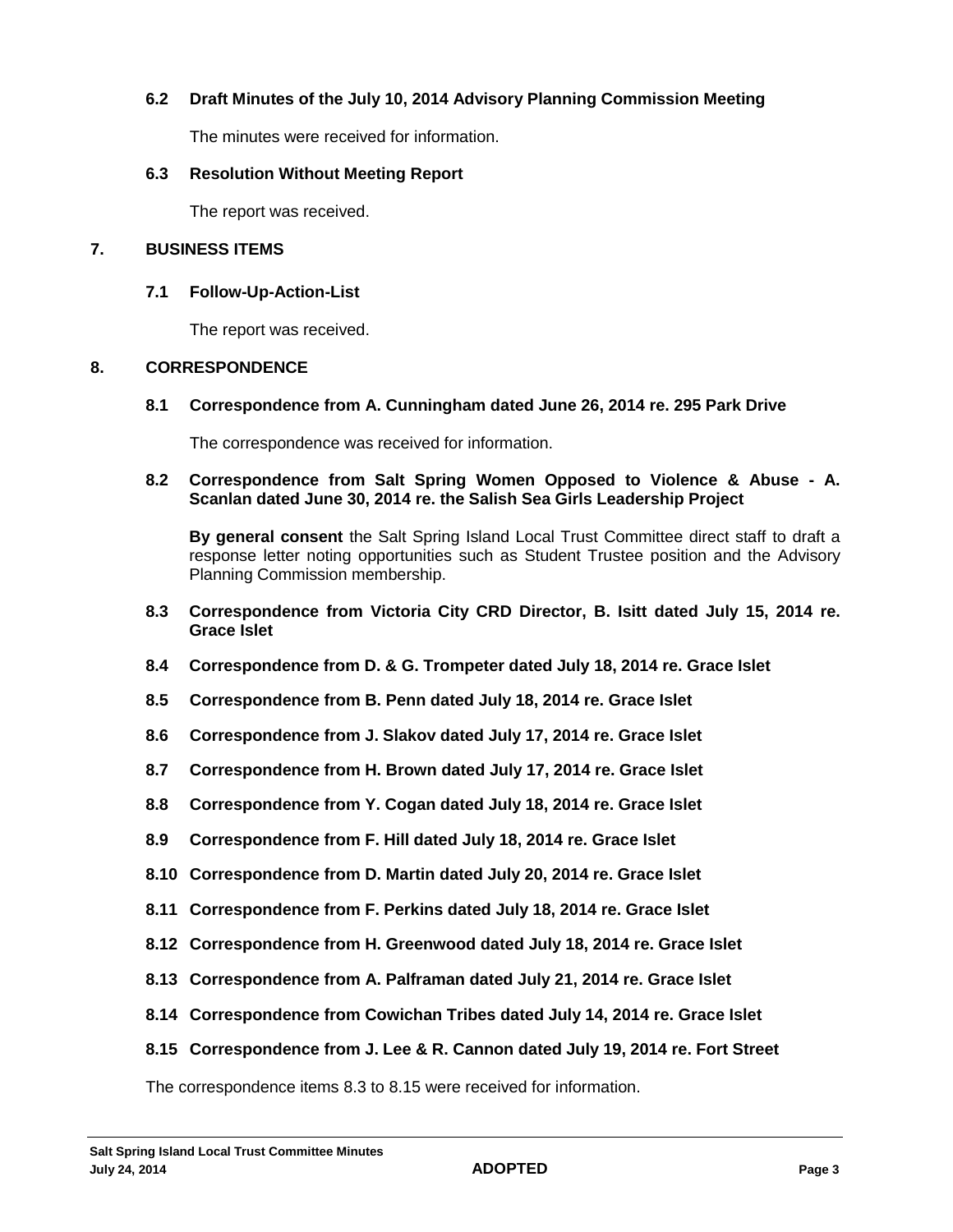**By general consent** the Salt Spring Island Local Trust committee direct staff to respond to the letters concerning Grace Islet and request that Trustee Grams respond to Mr. Adam Olson of the Cowichan Tribes, Director Ben Isitt and MLA Gary Holman regarding Grace Islet.

Chair Malcolmson called a recess at 11:20. The meeting reconvened at12:00 p.m. At that time, she welcomed the members of the public and thanked them for attending the meeting. She introduced the Trustees and staff and reviewed the audio recording practices.

# **9. TRUSTEE REPORTS**

Trustee Grove reported that he attended the following meetings: the Salt Spring Island Watershed Protection Authority; the Advisory Planning Commission; the Harbour Authority of Salt Spring (HASSI) and the owners of the Treehouse Café; the Salt Spring Accommodations Group; with MLA Holman and Director Isitt regarding Grace Islet. He also attended the Canada Day celebrations.

Trustee Grams reported that he attended the following meetings: several meetings with residents; the Salt Spring Island Watershed Protection Authority; with the Chair of CRD Community Economic Development Commission. He has been in discussions with Adam Olson regarding Grace Islet.

# **10. CHAIR REPORT**

Chair Malcolmson reported that this month the Trust Council`s Executive Committee focused on reviewing 18 LTC and Bowen bylaw amendments to confirm they align with the Islands Trust Policy Statement. She will be meeting with the Tsartlip First Nation to discuss the National Energy Board's review of the Kinder Morgan pipeline application. She also advised that the Union of British Columbia Municipalities Select Committee on BC Ferries socio economic impact report is in the peer review process.

# **11. CRD DIRECTOR REPORT**

Director McIntyre reported that he attended the following meetings: CRD working group for the Trans Canada Pipeline; the Salt Spring Island Watershed Protection Authority; the Transportation Select Committee; the Salt Spring Transportation Commission regarding public input of Ganges Hill Pedestrian and cycling upgrade and the North Ganges Village Transportation Plan Phase Two; various budget reviews; CRD Hospital Board regarding integration of Island Health; the Environmental Services Committee and the Community Economic Development Commission's strategy launch. The Salt Spring Transportation Commission has received two grants: \$75,000 Walk and Roll to support pathways in Ganges and \$60,000 towards the Rainbow Road Pathway. There was an 8.4% increase in ridership of the bus system in 2014. The Saturday Market in the Park pilot project is underway. He reported on the CRD Board deliberations regarding Grace Islet and that he cohosted Honourable Naomi Yamamoto, Minister of State for Small Business's visit to Salt Spring Island.

# **12. DELEGATIONS**

# **12.1 Gayle Baker – Concerning Fort Street**

Gayle Baker spoke to concerns and provided a written copy of a court decision regarding density on Fort Street.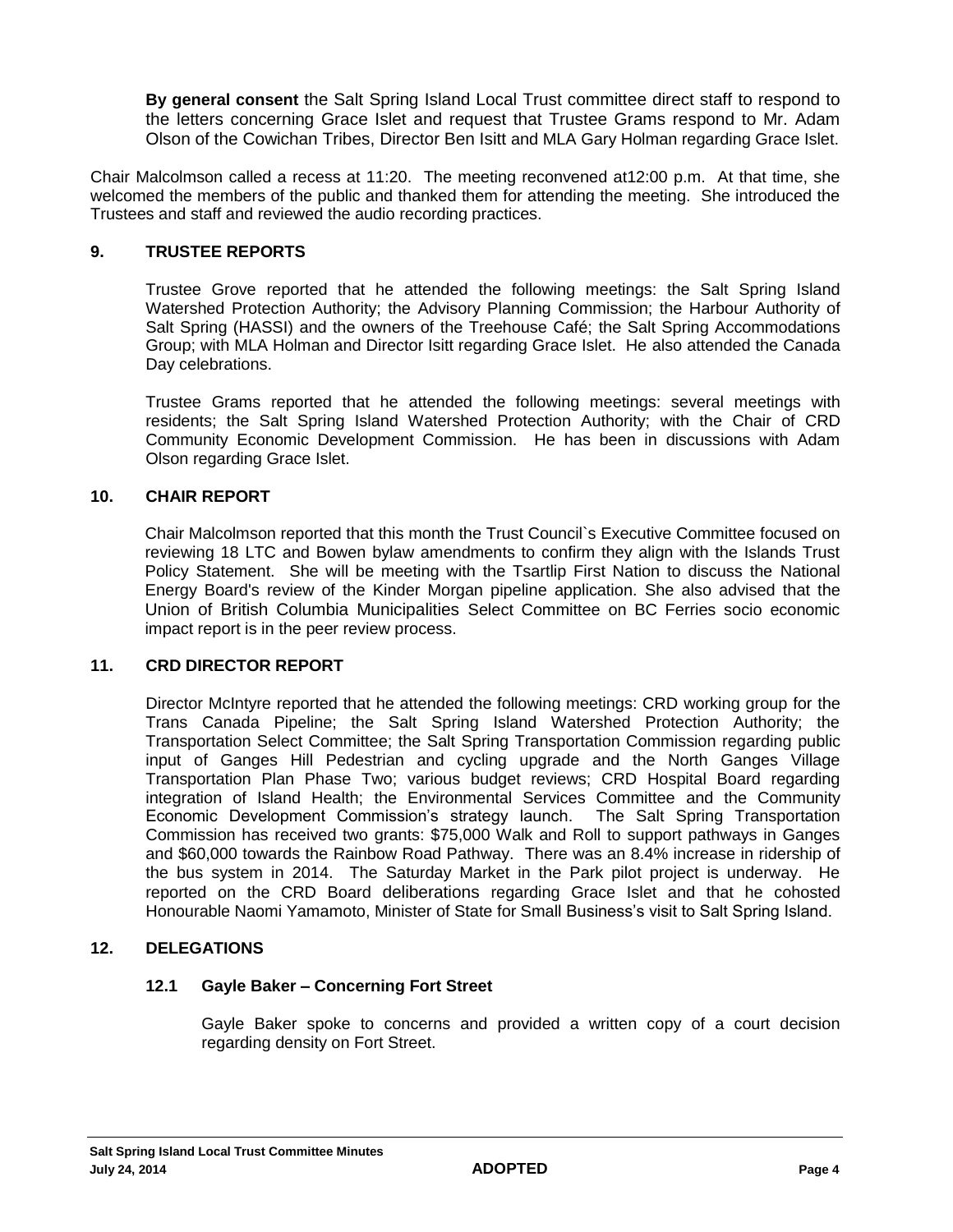# **12.2 Tom Varzeliotis – Entitled "Disaster by Design"**

Tom Varzeliotis spoke and provided a written submission titled "Tom's Town Hall Placard" dated July 24, 2014. ".

# **13. TOWN HALL**

Chair Malcolmson opened the Town Hall at 12:45 p.m.

Eight members of the public spoke in opposition to application SS-RZ-2013.5, 315 Robinson Road – Bullock Lake Cottages.

Two members of the public spoke in support of the protection of Grace Islet.

One member of the public spoke and expressed concern regarding water quality in the Fort Street area.

One member of the public spoke and expressed concern regarding densities in the Fort Street area.

Chair Malcolmson called for a recess at 1:23 p.m. The meeting reconvened at 1:30 p.m.

# **14. APPLICATIONS, PERMITS, BYLAWS AND REFERRALS**

## **14.1 SS-RZ-2013.5 – C. Chalmers – 315 Robinson Road**

Planner Aasen presented a staff memorandum dated July 17, 2014 regarding rezoning and OCP amendment for Bullock Lake Cottages.

Applicant Cameron Chalmers spoke to the application.

Further to discussion, the following resolution was introduced.

#### **SS-2014-133**

It was **MOVED** and **SECONDED** that the Salt Spring Island Local Trust Committee proceed no further with application SS-RZ-2013.5, 315 Robinson Road**.**

Chair Malcolmson called for a recess at 2:04 p.m. The meeting reconvened at 2:08 p.m.

Property Owner Andrew Sinclair spoke to the application.

The question on the motion was then called,

**CARRIED Trustee Grams OPPOSED**

### **14.2 SS-DVP-2014.2 – H. Otto – 177 Mountain Park Drive**

RPM Hartley presented a staff memorandum dated July 11, 2014 regarding a development variance permit.

The applicants were present and were invited to speak.

Further to discussion, the following resolution was introduced.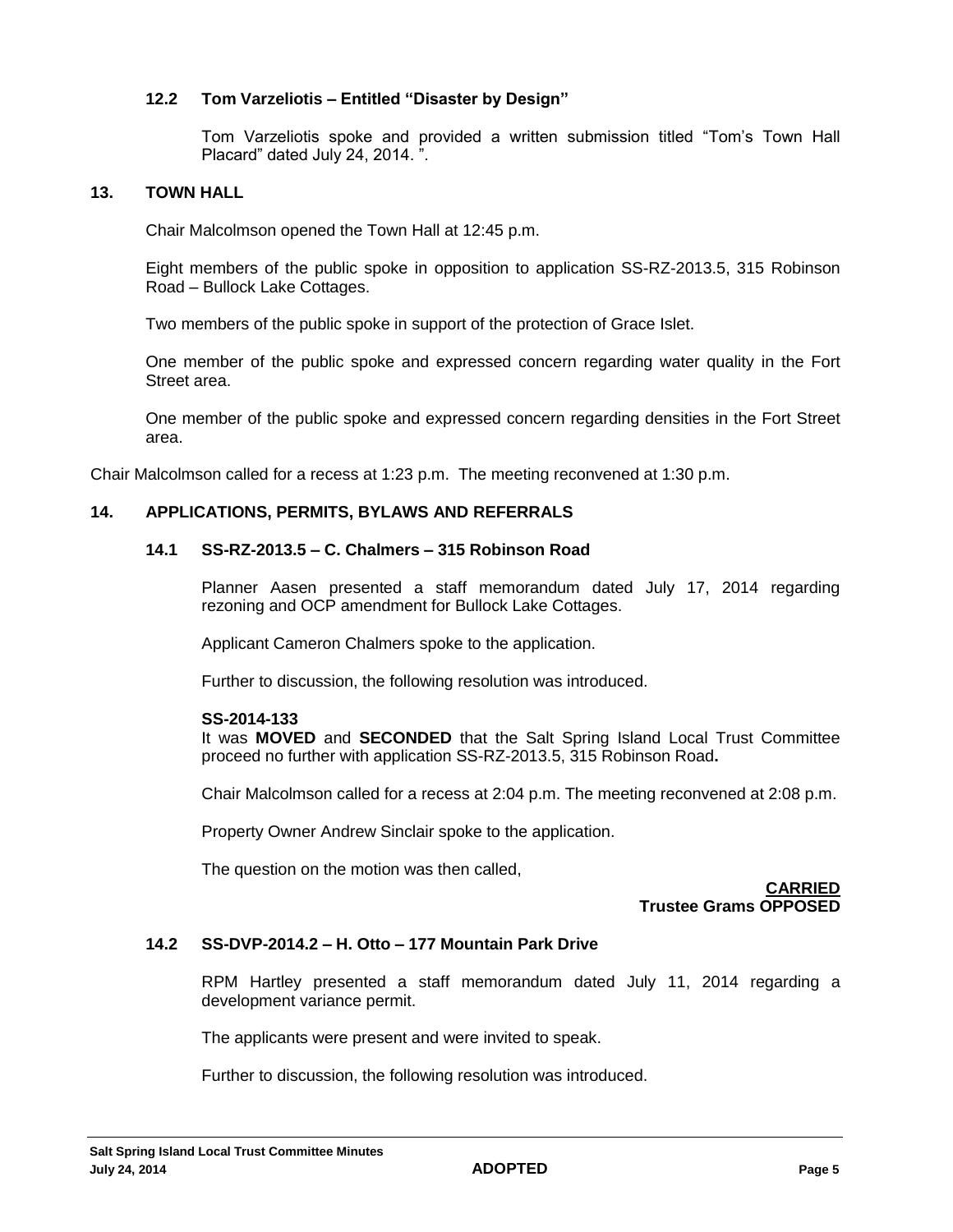# **SS-2014-134**

It was **MOVED** and **SECONDED** that the Salt Spring Island Local Trust Committee approve issuance of Development Variance Permit SS-DVP-2014.2 to Herbert Otto for Lot 20, Section 11, Range 3 West, North Salt Spring Island, Cowichan District, Plan 18964 (177 Mountain Park Drive).

## **CARRIED**

# **15. LOCAL TRUST COMMITTEE PROJECTS**

## **15.1 Riparian Areas Regulation – Proposed Bylaw No. 480 – For Consideration of First Reading**

Planner Cermak presented a staff report dated July 15, 2014 and a staff memorandum dated July 22, 2014 regarding Bylaw No. 480 – Riparian Areas Regulation for consideration of First Reading.

Further to discussion, the following resolutions were introduced.

#### **SS-2014-135**

It was **MOVED** and **SECONDED** that the Salt Spring Island Local Trust Committee advise the Executive Committee that it has reviewed the Policy Statement Directives Only Checklist and determined that Bylaw No. 480 is not contrary to or at variance with the Islands Trust Policy Statement.

#### **CARRIED**

It was **MOVED** and **SECONDED** that the Salt Spring Island Local Trust Committee give first reading to proposed Bylaw No. 480 cited as "Salt Spring Island Official Community Plan Bylaw 434, 2008, Amendment No. 2, 2014".

An amendment to the main motion was introduced as follows:

#### **SS-2014-136**

It was **MOVED** and **SECONDED** to amend the motion to include Bylaw 480 cited as "Salt Spring Island Official Community Plan Bylaw 434, 2008, Amendment No. 2, 2014", as circulated July 23, 2014.

#### **CARRIED**

The question on the following motion, as amended, was then called:

#### **SS-2014-137**

It was **MOVED** and **SECONDED** that the Salt Spring Island Local Trust Committee give first reading to Proposed Bylaw No. 480 cited as "Salt Spring Island Official Community Plan Bylaw 434, 2008, Amendment No. 2, 2014." as circulated July 23, 2014.

#### **CARRIED**

#### **SS-2014-138**

It was **MOVED** and **SECONDED** that the Salt Spring Island Local Trust Committee direct staff to refer Proposed Bylaw No. 480 to Chemainus First Nation, Cowichan Tribes, Halalt First Nation, Hul'qumi'num Treaty Group (for information only), Lake Cowichan First Nation, Lyackson First Nation, Malahat First Nation, Te'Mexw Treaty Association, Pauquachin First Nation, Penelakut Tribe, Tsartlip First Nation, Tsawout First Nation, Tsawwassen First Nation, Tseycum First Nation, Fisheries & Oceans, Canada Pacific Region, Agricultural Land Commission, Ministry of Agriculture, Ministry of Environment, Ministry of Natural Resource Operations, Ministry of Transportation &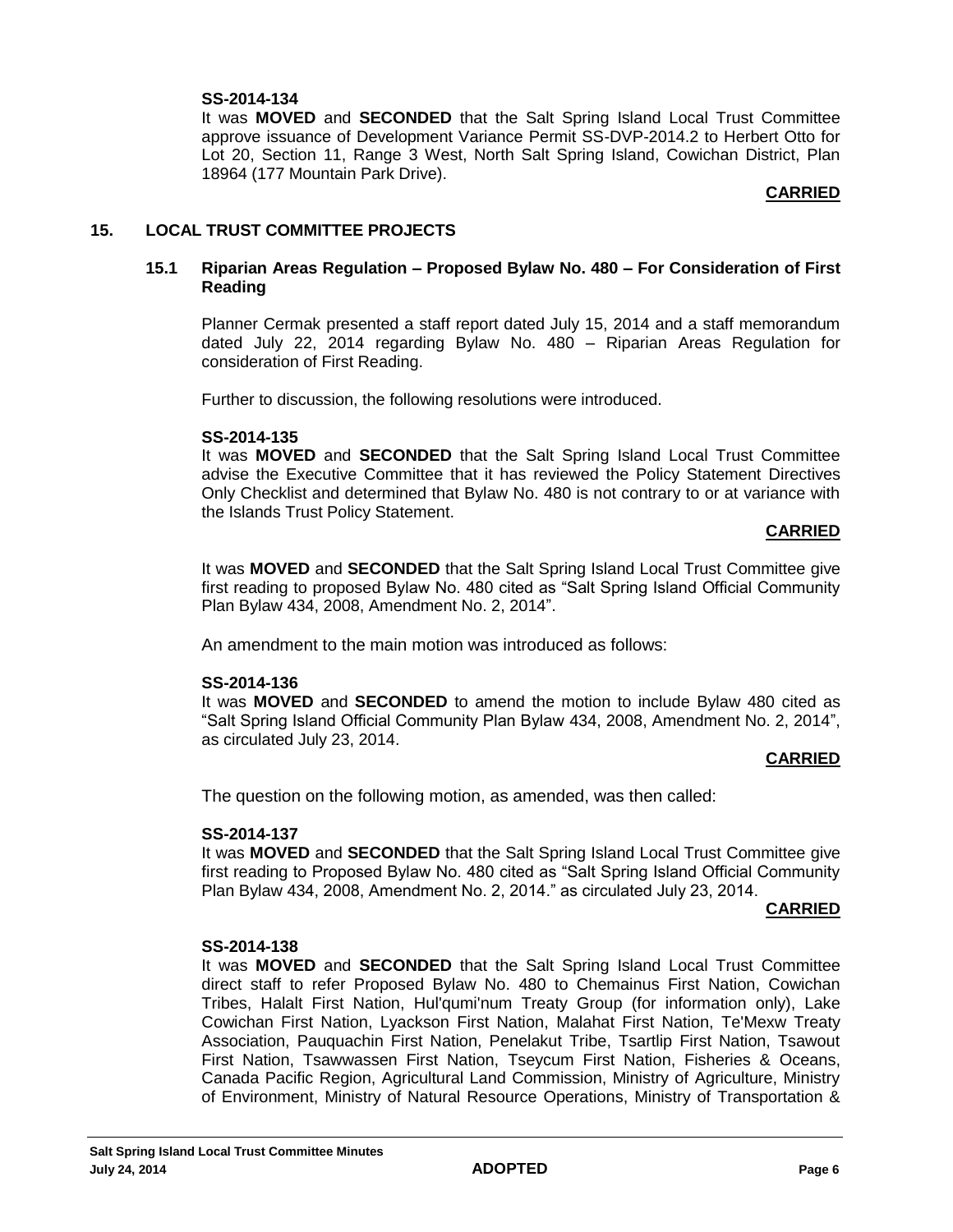Infrastructure, Island Health, Capital Regional District, Cowichan Valley Regional District, Municipality of North Cowichan, Galiano Island Local Trust Committee, Mayne Island Local Trust Committee, North Pender Island Local Trust Committee, Thetis Island Local Trust Committee for Kuper Island, Advisory Planning Commission Agricultural Advisory Planning Commission and Ministry of Community, Sport and Cultural Development.

## **CARRIED**

## **SS-2014-139**

It was **MOVED** and **SECONDED** that the Salt Spring Island Local Trust Committee direct staff to schedule a Community Information and Public Hearing for Bylaw 480.

#### **CARRIED**

## **SS-2014-140**

It was **MOVED** and **SECONDED** that the Salt Spring Island Local Trust Committee direct staff to forward Bylaw 480 cited as "Salt Spring Island Official Community Plan Bylaw 434, 2008, Amendment No. 2, 2014." for legal review.

#### **CARRIED**

## **16. REPORTS**

## **16.1 LTC Work Program Quarterly Update**

RPM Hartley presented the staff report dated July 16, 2014 regarding Local Trust Committee Work Program Quarterly Update and the Appendix 3 Transfer of Density staff briefing dated July 21, 2014.

Further to discussion, the following resolutions were introduced.

#### **SS-2014-141**

It was **MOVED** and **SECONDED** that the Salt Spring Island Local Trust Committee amends its work program to put Land Use Bylaw (LUB) Update - Secondary Suites on hold as a top priority and to place it on the projects list.

#### **CARRIED**

#### **SS-2014-142**

It was **MOVED** and **SECONDED** that the Salt Spring Island Local Trust Committee amend its work program to put Grace Islet rezoning as a top priority and direct staff to bring forward a report addressing recommendations within the correspondence received by Local Trust Committee today.

#### **CARRIED**

#### **SS-2014-143**

It was **MOVED** and **SECONDED** that the Salt Spring Island Local Trust Committee direct staff to bring forward by Resolution Without Meeting a mechanism by which the Local Trust Committee may obtain legal advice on the matters raised in the Fort Street delegation in Item 12.

#### **CARRIED**

The Trustees noted that the work program Projects list is separate from the Top Priorities list and that staff resources are targeted to Top Priorities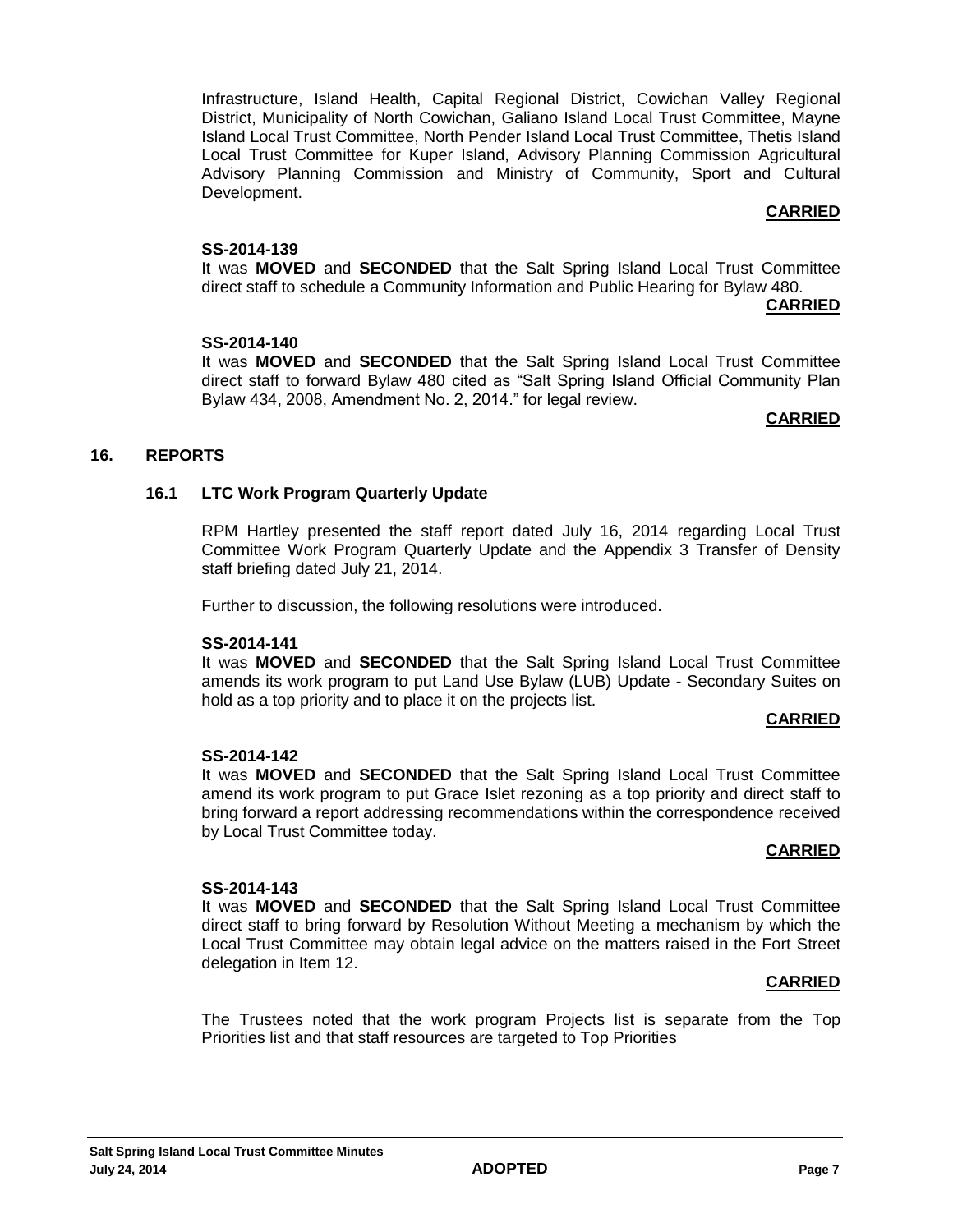# **SS-2014-144**

It was **MOVED** and **SECONDED** that the Salt Spring Island Local Trust Committee amend its Work Program to add the following as "Number 1 Ranked Projects", in addition to those currently ranked: a) Liquor License Regulations Update and b) First Nations Heritage Sites.

# **CARRIED**

# **SS-2014-145**

It was **MOVED** and **SECONDED** that the Salt Spring Island Local Trust Committee amends its Work Program to identify Eelgrass Mapping as a Number 2 Ranked Project, noting that mapping is currently underway.

## **CARRIED**

# **SS-2014-146**

It was **MOVED** and **SECONDED** that the Salt Spring Island Local Trust Committee amends its Work Program to add "Zoning Regulations, Land Use Contracts and Outer Islands" as a Number 3 Ranked Project.

## **CARRIED**

# **SS-2014-147**

It was **MOVED** and **SECONDED** that the Salt Spring Island Local Trust Committee directs staff to prepare 2015/2016 budget submissions based on project summaries of the Number 1 Ranked Projects for consideration at the August Local Trust Committee meeting.

## **CARRIED**

# **SS-2014-148**

It was **MOVED** and **SECONDED** that the Salt Spring Island Local Trust Committee refers the July 2014 Work Program Update to the Advisory Planning Commission for recommendations.

# **CARRIED**

**By general consent** the Appendix 1 Briefing dated July 15, 2014 regarding Land Use Bylaw Update: Rural Watershed Uses was referred for future consideration to the August 28, 2014 meeting.

# **16.2 Work Program Top Priorities Report**

The report was received.

# **16.3 Projects List**

The report was received.

Further to discussion, the following resolution was introduced.

# **SS-2014-149**

It was **MOVED** and **SECONDED** that the Salt Spring Island Local Trust Committee include on the future projects list Integrated Community Sustainability Plan (ranked number one).

# **CARRIED**